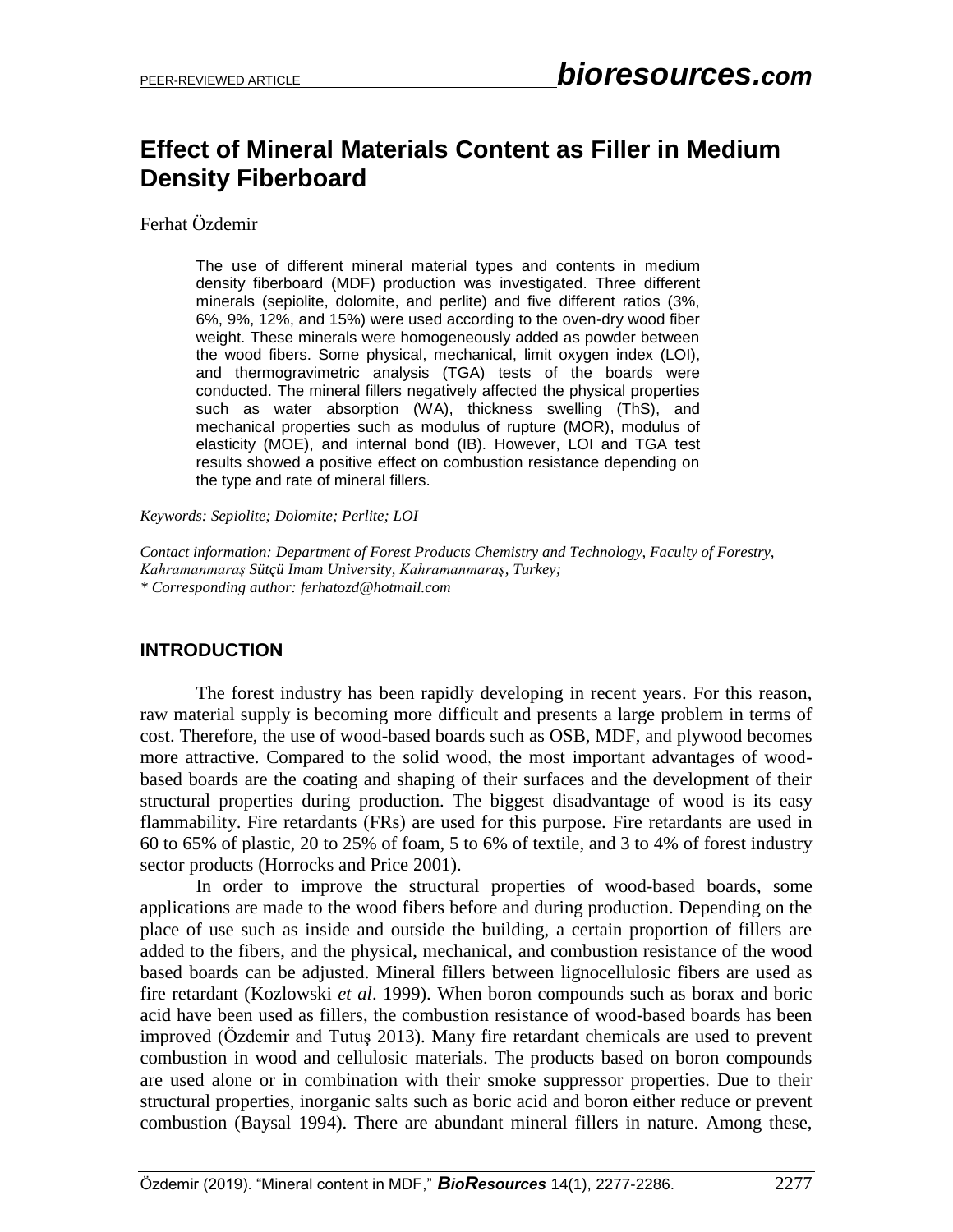sepiolite, dolomite, and perlite minerals are suitable fillers for wood-based board production.

Sepiolite  $(Si_{12}Mg_9O_{30}(OH)(OH_2)_4.8H_2O)$  has a porous structure with  $SiO_2$  (60.6%) and MgO (22.4%) (Sabah *et al.* 1997). It takes different colors including white, cream, gray, pink, and brown. Sepiolite is easy to process because it contains high amounts of water. The micropar diameter is 15 A $\degree$ , the melting temperature is 1400 to 1450  $\degree$ C, and the specific gravity is 2 to 2.3 g/cm<sup>3</sup>. Dolomite (CaMg  $(CO_3)_2$ ) is a brittle mineral that contains plenty of calcium and magnesium carbonate (Adesakin *et al.* 2013). The specific weight is 2.8  $g/cm<sup>3</sup>$  and the hardness is 3.5 to 4. It is used in a wide area such as ironsteel, glass, ceramic, paint, fertilizer, brick, and cement construction. Perlite is a naturally occurring silica-based volcanic rock. Its porous structure gives perlite absorbency and surface cooling properties. It has  $SiO_2$  (76%) and  $Al_2O_3$  (17%). When heated at 900 to 1100 °C, its volume can be expanded by about 20 times. Its density is between 2.2 to 2.4  $g/cm<sup>3</sup>$ , and its melting temperature is between 1260 and 1340 °C.

Almost no study has been conducted on the use of sepiolite, dolomite, and perlite as inorganic filler in the production of wood-based boards. The aim of this study was to determine the effect of sepiolite, dolomite, and perlite minerals on the physical, mechanical, and combustion resistance of the boards in the MDF board production.

### **EXPERIMENTAL**

#### **Materials**

The wood fibers used as raw material in MDF production were obtained from the Kastamonu Entegre Factory (Adana, Turkey), which is a commercial company. Fiber mixed ratio (50% scotch and 50% maple) was determined and its moisture content was dried until it reached 3 to 4%. Sepiolite (İstanbul Maden, İstanbul, Turkey), dolomite (Tire Dolomit, Tire, İzmir, Turkey), and perlite (Erper Madencilik, Erzincan, Turkey) minerals were used as fillers (3, 6, 9, 12%, and 15%). The melting point of dolomite, sepiolite, and perlite was 2495 °C, 1550 °C, and 1260 °C, respectively. Mineral fillers have a particle size of 100 mesh. Urea formaldehyde glue (the molar ratio (U/F) 1.17, viscosity 65 cps, pH 8.5, density 1235 kg/m<sup>3</sup>, solids content 55%) was used as a binder at 12%. All mixing ratios were determined based on the oven-dried fiber weight.

#### **Panel Manufacturing**

The glued fibers, sepiolite, dolomite, and perlite minerals (3, 6, 9, 12%, and 15%) were homogeneously mixed in a resin blender. This mixture was cold pressed with a mold of 40 x 40x 50 cm dimensions and a mat cake was formed. The hot-pressing process was applied in Cemil Usta SSP 125 press machine, and 8 mm thick, 0.670 to  $0.700$  gr/cm<sup>3</sup> density boards were produced. A total of 3 boards were produced for each production parameter. The density profiles (density:  $0.70$  g/cm<sup>3</sup>) of the boards were checked with the GreCon<sup>TM</sup> device (Fagus, Nürnberg, Germany).

| <b>Parameters</b> | MDE |
|-------------------|-----|
| Temperature (°C)  | 183 |
| Press (MPa)       | 3.5 |
| Time (s)          |     |

|  |  |  |  | <b>Table 1. MDF Production Hot Pressing Parameter Values</b> |  |
|--|--|--|--|--------------------------------------------------------------|--|
|--|--|--|--|--------------------------------------------------------------|--|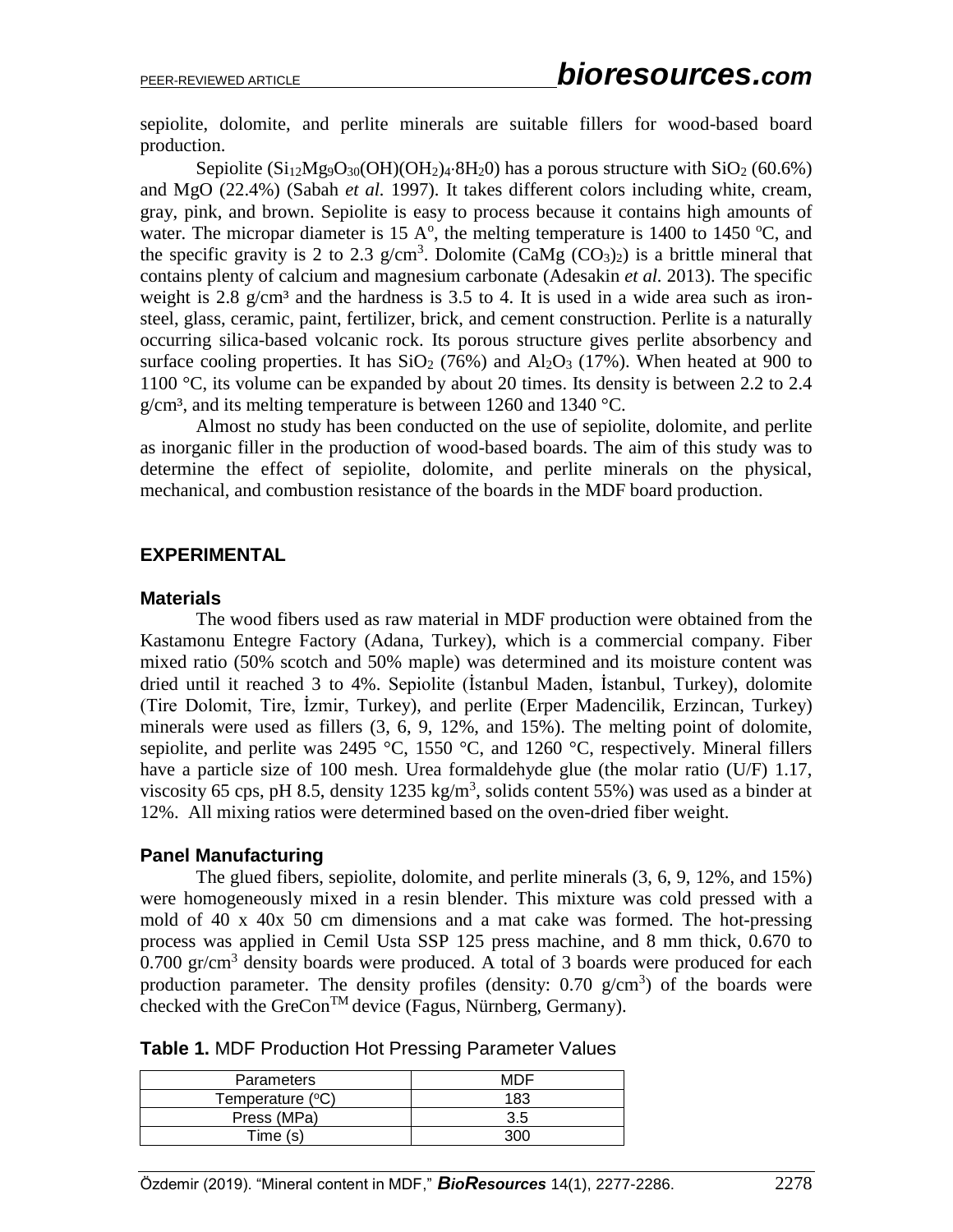The test samples were conditioned for two weeks at a temperature of 20  $^{\circ}$ C and a relative humidity of 65%. Hot press application parameters are shown in Table 1.

### **Test Methods**

The thickness swelling (ThS) and water absorption properties (WA, 2-24h) were carried out according to the EN-317 (1993) standard. The modulus of rupture (MOR), modulus of elasticity (MOE) (EN-310, 1993), and internal bond (IB), (EN-319, 1993) were performed in accordance with the relevant standards. The ASTM 2863-09 (2006) standard was applied in the combustion resistance test (LOI). For each test group, 16 samples were tested for physical and mechanical properties, and 6 samples for the LOI tests.

### **Thermogravimetric Analysis**

The test samples were separately ground in the Wiley mill. The milled test sample flours were screened using a 100 mesh size. For each test group, 8 to 10 mg the test sample flour was tested on Perkin Elmer thermogravimetric analyzer. The test samples were heated with dry nitrogen gas stream in the range of 20 to 700  $\degree$ C. The nitrogen gas flow rate was set to 100 mL min<sup>-1</sup>, and the heating rate to 10  $^{\circ}$ C min<sup>-1</sup>. Thermal characteristics of test samples were analyzed and weight losses were determined by a computer program. For each group, tests were performed in 3 replicates.

### **Interfacial Morphologic Analysis**

To determine the distribution of mineral fillers among wood fibers, the surfaces of the samples were exposed to the vacuum and coated with gold. In the KSU-USKIM Laboratory, using the Jeann-5600 Scanning Electron Microscope (SEM) device with an acceleration voltage of 20 kV, the interfaces of the test specimens were observed.

# **Statistical analysis**

Simple variance analysis was performed at a 95% confidence level to determine the effect on board properties of mineral materials used in board production. The Duncan discrimination test was used to determine the differences between the board groups.

# **RESULTS AND DISCUSSION**

### **Mechanical Properties**

The mechanical properties, LOI test, and statistical analysis data of the test boards produced by adding different mineral fillers in certain ratios are given in Table 2. The control sample bending strength value was 27.5 N/mm<sup>2</sup>. This value was 27.3 and 23.4  $N/mm<sup>2</sup>$  for B and C coded samples with sepiolite. The values obtained were in accordance with the standards  $(\geq 23 \text{ N/mm}^2)$ . In samples with dolomite added, only 3% B-coded samples meet the required standard for bending resistance, whereas in other sample groups, the standard values were not reached. In the samples with perlite added, the desired standard values could not be reached in any group according to the obtained data. The use of minerals as fillers adversely affected the mechanical properties. Significant decreases in bending strength values were determined due to the increase in mineral filler use. This negative effect increased with the increase in mineral filler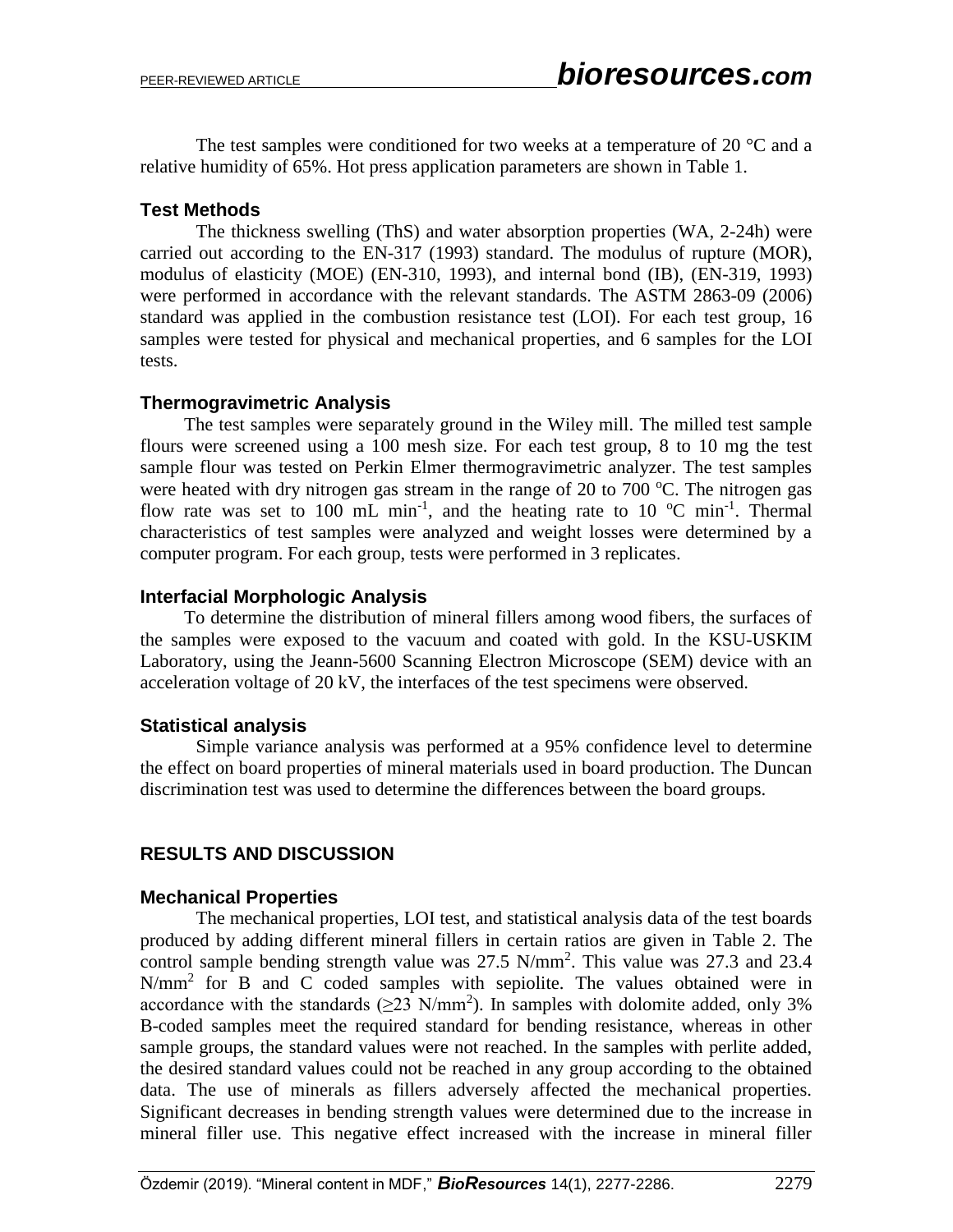content. In the use of 15% of filler material, the most negative effect on bending resistance was the dolomite (72.2%), perlite (54.4%), and sepiolite (37.1%). The other groups did not carry standard values, except for the samples containing sepiolite at 3 to 6% and dolomite at 3%.

| Code | Mineral Ratio (%) | MOR (N/mm <sup>2</sup> )     | MOE(N/mm <sup>2</sup> )  | IB $(N/mm2)$                | $LOI$ (%)             |
|------|-------------------|------------------------------|--------------------------|-----------------------------|-----------------------|
| A    | Control           | $27.5(3.03)^a$               | 2783 (244) <sup>a</sup>  | $0.65(0.02)^a$              | 24.7 <sup>h</sup>     |
| B    | 3%<br>Sep         | 27.3 $(3.02)^a$              | 2745 (388) <sup>a</sup>  | $0.59(0.04)^{b}$            | 25.5 <sup>efgh</sup>  |
| C    | 6%<br>Sep         | $23.4(1.62)$ <sub>bc</sub>   | 2148 (181)bc             | $0.51(0.03)$ <sup>de</sup>  | $26.0$ cdefg          |
| D    | 9%<br>Sep         | 18.8 (2.35) def              | 2089(186) <sup>cd</sup>  | $0.45(0.04)$ <sup>g</sup>   | 26.3 <sub>bcdef</sub> |
| E.   | 12% Sep           | 17.9 (2.02) def              | 2080 (211) <sup>cd</sup> | $0.39(0.03)$ <sup>h</sup>   | 27.2 <sup>ab</sup>    |
| F    | 15% Sep           | 17.3 (1.66) <sup>f</sup>     | 1719 (96) <sup>ef</sup>  | 0.31(0.04)                  | 27.7a                 |
| G    | 3%<br>Dol         | 24.6 $(2.62)^{b}$            | 2397 (225) <sup>b</sup>  | $0.53-(0.03)$ <sup>cd</sup> | $25.3$ fgh            |
| н    | 6%<br>Dol         | 20.6 $(2.46)$ <sup>cde</sup> | 2001 (153) <sup>cd</sup> | $0.45(0.02)^{fg}$           | 25.7 <sup>efgh</sup>  |
| J    | 9%<br>Dol         | $12.9(0.85)$ <sup>h</sup>    | 1617 (55) <sup>ef</sup>  | $0.36(0.03)$ <sup>h</sup>   | 26.2bcdefg            |
| K    | 12% Dol           | 11.9 $(0.84)$ <sup>h</sup>   | 1505 (179) <sup>f</sup>  | $0.29(0.03)^{1}$            | 26.5 <sub>bcde</sub>  |
|      | 15% Dol           | 7.65(0.46)                   | $1111(72)$ <sup>g</sup>  | 0.22(0.04)                  | $26.8$ abcd           |
| Μ    | 3% Per            | 21.0 $(0.58)$ <sup>cd</sup>  | 2093 (106) <sup>cd</sup> | $0.56(0.02)$ bc             | 25.29h                |
| N    | 6%<br>Per         | 19.7 (0.56) def              | 2087 (57) <sup>cd</sup>  | $0.49(0.03)$ <sup>e</sup>   | 25.5 <sup>efgh</sup>  |
| P    | 9% Per            | 19.6 (0.47) def              | 2009 (63) <sup>cd</sup>  | $0.44(0.02)^{fg}$           | 25.8 <sup>defg</sup>  |
| O    | 12% Per           | 14.8 $(0.87)$ <sup>gh</sup>  | 1808 (194) <sup>de</sup> | $0.36(0.04)$ <sup>h</sup>   | 26.3 <sub>bcdef</sub> |
| R    | 15% Per           | 12.5 $(0.84)$ <sup>gh</sup>  | 1550 (48) <sup>ef</sup>  | 0.29(0.04)                  | 27.0 <sup>abc</sup>   |

**Table 2.** Average Values of the Mechanical Properties of the Boards

\*The values in parentheses are the standard deviation; different letters in the same column indicate statistical differences at the 95% confidence level (According to EN 622-5 standard MOR is ≥23 N/mm<sup>2</sup> and IB is ≥0.60 N/mm<sup>2</sup>)

According to the EN 622-5 (2006) standard, IB values were  $\geq 0.6$  N/mm<sup>2</sup>. In the boards produced, only the control sample met this requirement. The boards produced by adding mineral fillers did not meet the requirement for the IB standard. The highest IB values were determined in the control sample while the lowest IB values were determined in the samples produced by adding 15% for each mineral filler. These values were determined as sepiolite (F group), dolomite (L group), and perlite (R group) as 0.31, 0.21, and 0.20 N/mm<sup>2</sup>, respectively. The mineral filler type and the usage rate negatively affected IB values as it prevented the fibers from sticking together. As the mineral use rate for all minerals increased, the decrease in the IB values continued. This decrease was similar to the trend of the MOR and MOE. Mineral fillers increased the contact surface between the fibers and the glue and also created a barrier effect. It prevented the glue from being placed in the gaps and reduced the mechanical locking of the fiber and glue (Ayrılmış *et al*. 2017). As the use of mineral fillers increased, the surfaces of the fibers were coated with more mineral filler.

The increase in the mineral filler content reduced the effect of interconnecting the fibers, causing MOR, MOE, and IB resistance to be adversely affected. In addition, the high hydrophilic properties of the mineral fillers were effective in reducing the interfacial adhesion. Due to its large surface area, siloxane, and silanol groups, sepiolite can exhibit a certain activity in its use with plastic materials having elastic properties and acts as a semi-reinforcing filler (Alvarez 1984). However, a similar reinforcing effect was not observed in wood fiber use. Mineral fillers have a positive effect by reducing the burning potential of wood, but they may have negative effects on properties such as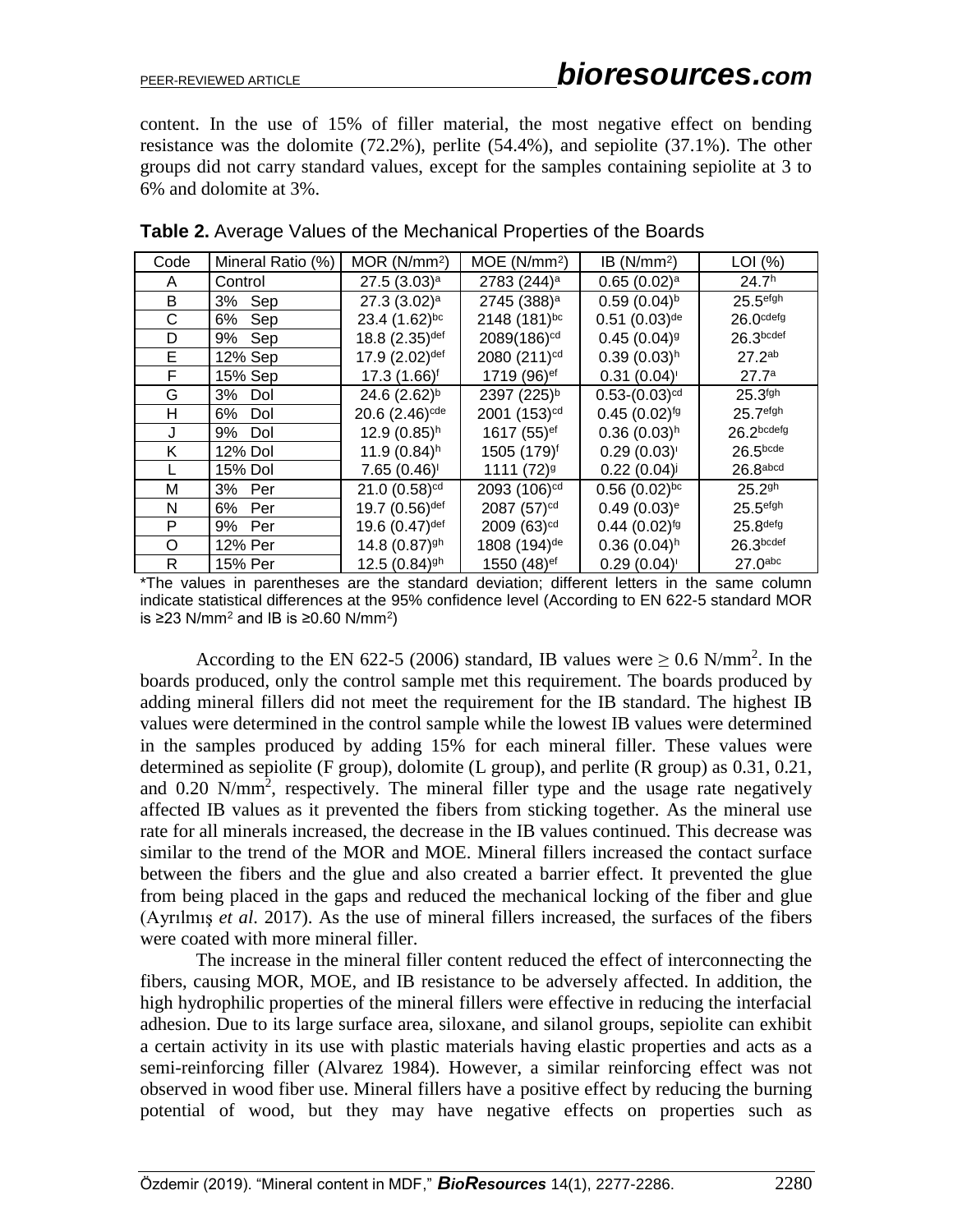hygroscopicity, strength, stability, toxicity, adhesiveness and mechanical properties and attractiveness to paint coatings (Holmes 1974).

| uuvu         |                   |                            |                            |                            |                             |
|--------------|-------------------|----------------------------|----------------------------|----------------------------|-----------------------------|
| Code         | Mineral Ratio (%) | 2 ThS (%)                  | 24 ThS (%)                 | 2 WA (%)                   | 24 WA (%)                   |
| A            | Control           | $15,4(1,5)^a$              | 28,2 $(4,0)$ <sup>a</sup>  | 28,8 $(2,2)^a$             | 47,6 $(8,4)$ <sup>a</sup>   |
| B            | Sep<br>3%         | $23,3(2,3)^c$              | 32,1 $(4,0)$ bc            | 49,5 $(4,1)$ <sup>cd</sup> | $86,7(5,4)^c$               |
| С            | Sep<br>6%         | $34,5(1,9)$ <sup>e</sup>   | $37,4(2,1)$ <sup>ef</sup>  | 49,5 $(4,1)$ hi            | 97,5(6,7) <sup>d</sup>      |
| D            | 9% Sep            | $37,3(2,8)^{fg}$           | 40,2 $(2,6)$ <sup>g</sup>  | $94,9(7,3)^{ij}$           | $107,2(8,0)$ <sup>e</sup>   |
| Е            | 12% Sep           | 40,6 $(1,7)^h$             | 44,5 $(2,5)$ <sup>hi</sup> | 104,6(7,0) <sup>k</sup>    | 111,7 (11,0) <sup>efg</sup> |
| F            | 15% Sep           | 41,2 $(3,8)$ <sup>h</sup>  | 46,9(2,0)                  | 109,7 $(8,4)^k$            | $114,9(9,1)^{fg}$           |
| G            | Dol<br>3%         | $17,2(1,2)$ <sup>ab</sup>  | $30,6(2,7)$ <sup>ab</sup>  | 29,7 $(2,3)$ <sup>a</sup>  | 52,4 $(4,8)^a$              |
| Н            | 6%<br>Dol         | 36,6 $(3,4)$ ef            | 39,1(3,3) <sup>19</sup>    | 54,7(5,5) <sup>d</sup>     | $98,8(6,8)^d$               |
| J            | 9%<br>Dol         | 39,3 $(3,7)$ <sup>gh</sup> | 43,9 $(2,5)$ <sup>h</sup>  | 66,8 $(6,5)^e$             | $127,6(8,4)$ <sup>h</sup>   |
| Κ            | 12% Dol           | $45,2(3,8)$ '              | 49,6 $(3,9)^{j}$           | 76,1 (7,7) <sup>f</sup>    | $132,4(9,1)$ hi             |
|              | 15% Dol           | 49,0 $(2,6)^{j}$           | 52,7(3,8) <sup>k</sup>     | $81,9(4,5)$ <sup>g</sup>   | 135,4(7,1)                  |
| М            | 3% Per            | 18,2(2,4) <sup>b</sup>     | 29,3 $(2,7)$ <sup>a</sup>  | 36,2 $(4,4)^{b}$           | 51,1 $(7,9)^a$              |
| N            | 6%<br>Per         | $23,3(2,1)^c$              | 34,2 $(2,1)$ <sup>cd</sup> | 48,6 $(4,0)^c$             | 69,2 $(5,3)$ <sup>b</sup>   |
| O            | 9% Per            | $29,6(1,6)^d$              | $35,8(2,5)$ <sup>de</sup>  | 88,8(8,6) <sup>h</sup>     | 110,3 (10,3) <sup>ef</sup>  |
| P            | 12% Per           | 31,5(1,5) <sup>d</sup>     | 38,5(3,7) <sup>19</sup>    | 97,2(6,4)                  | 112,3 (9,6)efg              |
| $\mathsf{R}$ | 15% Per           | 34,6 $(2,0)$ <sup>e</sup>  | 40,1 $(2,4)$ <sup>9</sup>  | 108,0 $(7,8)^k$            | $118,4(6,7)^{9}$            |

**Table 3.** Average Values of the Physical Properties of the Board Groups Produced

**\*** WA rate according to EN 622-5 standard is ≤35%.

### **Physical Properties**

The test results and statistical analysis data of thickness swelling and water absorption characteristics are given in Table 3. For 2 and 24 h, the control sample thickness swelling was 15.4 to 28.2%, while the water absorption amount was 28.8% and 47.6, respectively. The thickness swelling and water absorption properties of the test panels increased as the amount of mineral filler usage was increased.

The highest values of these properties were obtained in 15% mineral applications. According to this mineral utilization rate, thickness swelling for 2 and 24 h were determined as 41.2% to 46.9% in sepiolite mineral (F group), 49.0 to 52.7% in the dolomite mineral (L group), and 34.6 to 40.1% in the perlite mineral (R group). Besides, the amount of water absorption was determined as 109.7 to 119.9% in the F group, 81.9 to 135.4% in the L group and 108.0 to 118.4% in R group.

Compared with the control sample, the amounts of increased thickness for 2 to 24 h in the 15% mineral content were in the F group 267.5% to 166.8%, L group 318.1% to 186.8%, and R group 224.6 to 142.1%, respectively. The amount of water absorption in the F group was 380.2% to 241.3%, in the L group 284.3% to 284.4%, and in the R group 375.0 to 248.7%. This increase in the thickness swelling and water absorption properties of the boards was due to the material properties of the mineral materials such as hydrophilic properties. Sepiolite has a fibrous structure and has continuous channel gaps throughout the fiber (Rodriguez *et al.* 1994). Due to this feature, it has an extremely high sorption characteristic and can hold water up to 200 to 250 times its own weight (Sabah *et al.* 1997). For dolomite and perlite minerals, due to the magnesium and calcium content of the structure, the ThS and WA features have been found to have a negative impact (Sabah and Çelik 1999). The results were consistent with similar studies using FR chemicals. The ThS and WA properties of the MDF boards can be reduced by using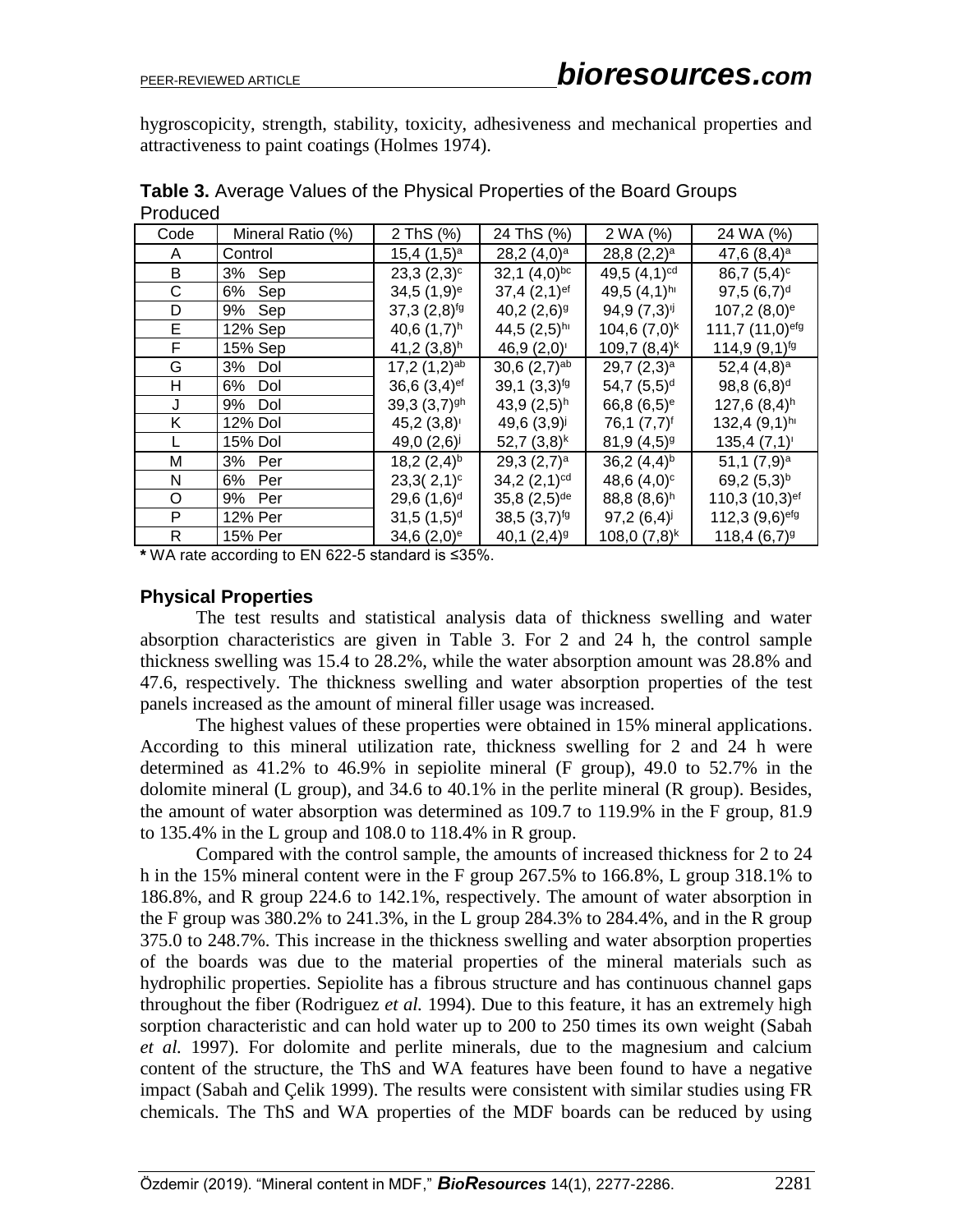optimum mineral material content, covering the surfaces and edges of the boards with laminate etc. coating materials.

# **Limiting Oxygen Index (LOI)**

The LOI value of the control sample was 24.7. The lowest (3%) and highest (15%) addition rates of sepiolite mineral were 25.5 and 27.7, respectively. These values in the dolomite were 25.3 and 26.8, respectively, and 25.2 and 27.0 in the perlite, respectively. The values of all mineral usage rates were different compared to the control sample. All mineral materials and usage rates had a positive effect on the LOI values. Figure 1 shows that they have a slightly positive effect depending on the usage quantities. The most positive effect was found in the samples of sepiolite 15% (F group).

The LOI test is the principle of determining the minimum oxygen content in the oxygen-nitrogen mixture that is required to continue the combustion process. The LOI values of easy burning materials are low  $(\leq 28\%)$  while slow and difficult burning materials are high  $(\geq 28\%)$ . Heat conductivity is one of the important factors affecting combustion (Le Van 1984). Due to the woody porous structure, the heat conductivity of the wood material varies according to the tree species and the direction of the fibers in the same tree, depending on the type of binders and additives in the wood boards produced by various binders and the added fillers and additives (Kamke and Zylkowoski 1989). Fire retardants reduce the pyrolysis temperature of wood in a combustion environment. Fire retardant chemicals reduce the combustion temperature by absorbing the temperature of the combustion environment and increase the carbonization and reduce the pyrolysis temperature of the wood (Wang *et al.* 2005). The LOI test results of the test samples are shown in Fig. 1. Oxygen, heat and combustible material are required for combustion. Mineral fillers reduce the ambient temperature by absorbing.



**Fig. 1.** Average values of the LOI test results of the test samples

### **Thermogravimetric Analysis**

Depending on the mineral substance type and utilization rates, the weight loss caused by temperature increase in MDF boards was analyzed by the TGA method. In the measurements up to 700 degrees, it was found that all mineral fillers had a positive effect on the combustion resistance compared to the control sample. The amount of weight loss in mineral filled MDF boards was lower than the control sample. The thermal losses (initial and end) temperature values and weight losses, which are measured depending on the type and use of the mineral material, are given in Table 4.

As shown in Table 4, each mineral substance has a different effect on the combustion resistance. However, as the usage rate of all mineral fillers increased, the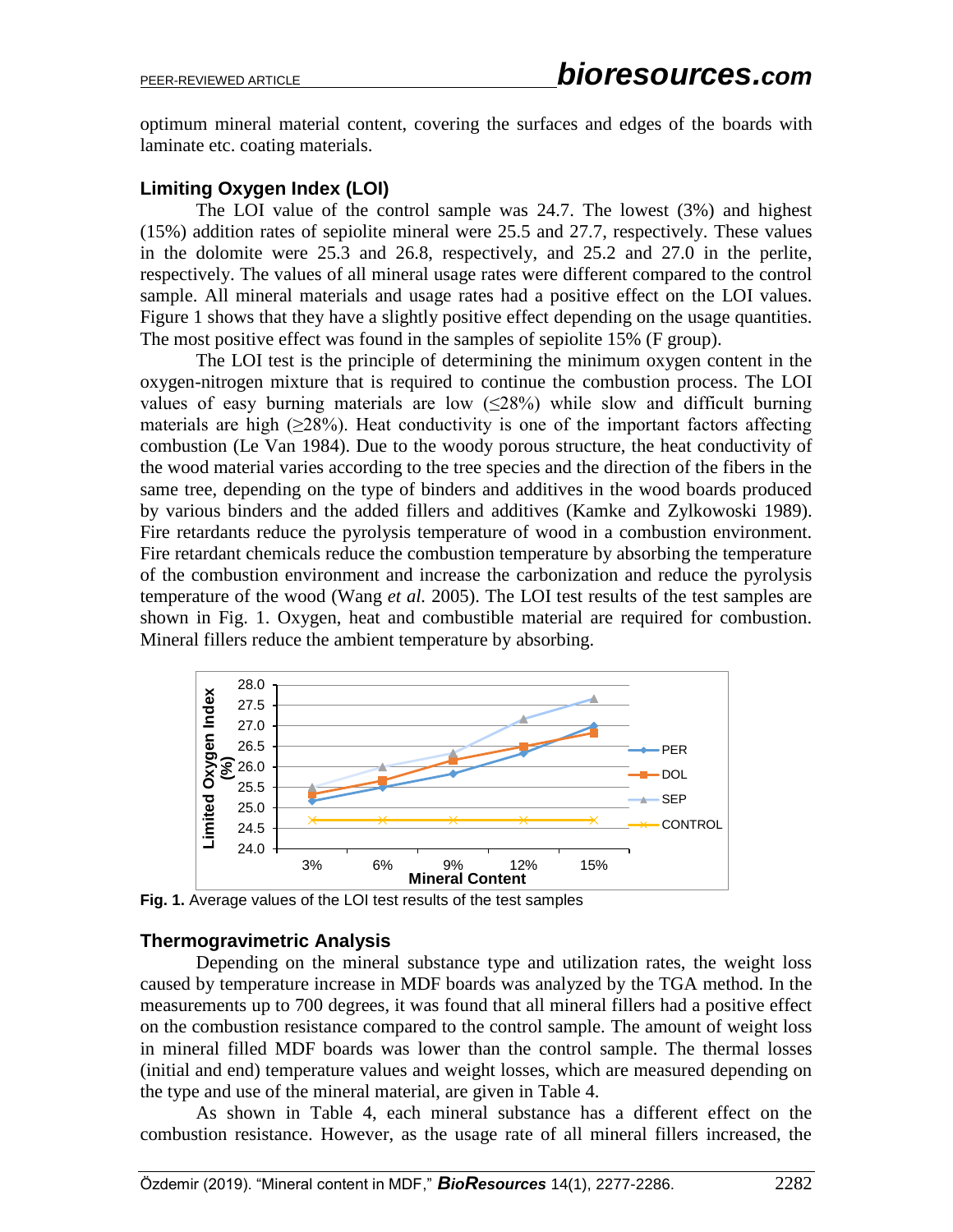combustion resistance was positively affected. Sun *et al.* (2012), in the production of MDF boards, the use of fire retardant (FR) chemical substances were shown to increase fire resistance.

The amount of weight loss in MDF boards with mineral filler was lower than the control sample. Table 4 shows the thermal degradation (first and end) temperature values of the test samples as well as the weight loss due to the type of mineral material and its utilization rate.

| Code | Mineral | Thermal                   | Thermal                   | Thermal         | Total weight |
|------|---------|---------------------------|---------------------------|-----------------|--------------|
|      | ratio   | degradation initial       | degradation end           | degradation     | loss         |
|      | $(\%)$  | temperature $(^{\circ}C)$ | temperature $(^{\circ}C)$ | weight loss (%) | $(\% )$      |
| A    | Control | 282.1                     | 360.3                     | 69.1            | 78.8         |
| B    | 3% Sep  | 283.2                     | 359.7                     | 60.3            | 72.7         |
| C    | 6% Sep  | 284.1                     | 357.4                     | 58.4            | 70.2         |
| D    | 9% Sep  | 285.7                     | 355.5                     | 56.7            | 67.9         |
| Е    | 12% Sep | 289.8                     | 353.8                     | 53.8            | 67.5         |
| F    | 15% Sep | 292.3                     | 354.8                     | 54.4            | 66.8         |
| G    | 3% Dol  | 283.0                     | 360.6                     | 63.8            | 76.6         |
| Н    | 6% Dol  | 283.8                     | 359.8                     | 62.6            | 75.2         |
| J    | 9% Dol  | 284.4                     | 359.6                     | 62.3            | 74.4         |
| Κ    | 12% Dol | 285.3                     | 358.3                     | 60.9            | 73.8         |
|      | 15% Dol | 288.9                     | 358.1                     | 60.2            | 71.4         |
| M    | 3% Per  | 282.4                     | 358.9                     | 62.7            | 74.7         |
| N    | 6% Per  | 283.1                     | 356.7                     | 61.5            | 74.1         |
| P    | 9% Per  | 285.1                     | 354.4                     | 60.1            | 72.3         |
| O    | 12% Per | 287.7                     | 353.9                     | 57.8            | 69.0         |
| R    | 15% Per | 290.3                     | 353.8                     | 56.3            | 68.9         |

**Table 4.** Average Weight Loss Values of MDF Test Samples

As can be seen in Table 4, each mineral substance had a different effect on the combustion resistance. However, as the usage rate of all mineral fillers increased, the combustion resistance was positive. Sun *et al.* (2012) stated that combustion resistance increased with the use of Fire Retardant (FR). The highest mass loss was determined in control samples (78%) at 700  $^{\circ}$ C. The most positive effect was obtained in 15% of all mineral fillers, while the least effect was obtained in 3% utilization rates. The most effective fillers were sepiolite 15% (66.8%), perlite 15% (68.9%), and dolomite 15% (71.4%), respectively.

As the mineral filler usage rate increased, the weight loss decreased. The reason for this loss of weight is that it improves the thermal isolation by increasing the amount of carbonization of the mineral substances during combustion, especially at low temperatures (Kollman and Cote 1968). These mineral fillers also positively affected and improved thermal decomposition temperatures. The fillers reduce the combustion temperature by absorbing the temperature of the combustion environment and preventing the release of flammable gases. TGA and LOI test results were consistent and similar results were obtained.

### **Morphological Observation**

Homogeneous distributions of the 100 mesh size fillers between the wood fibers were obtained using the scanning electron microscope and are shown in Fig. 2.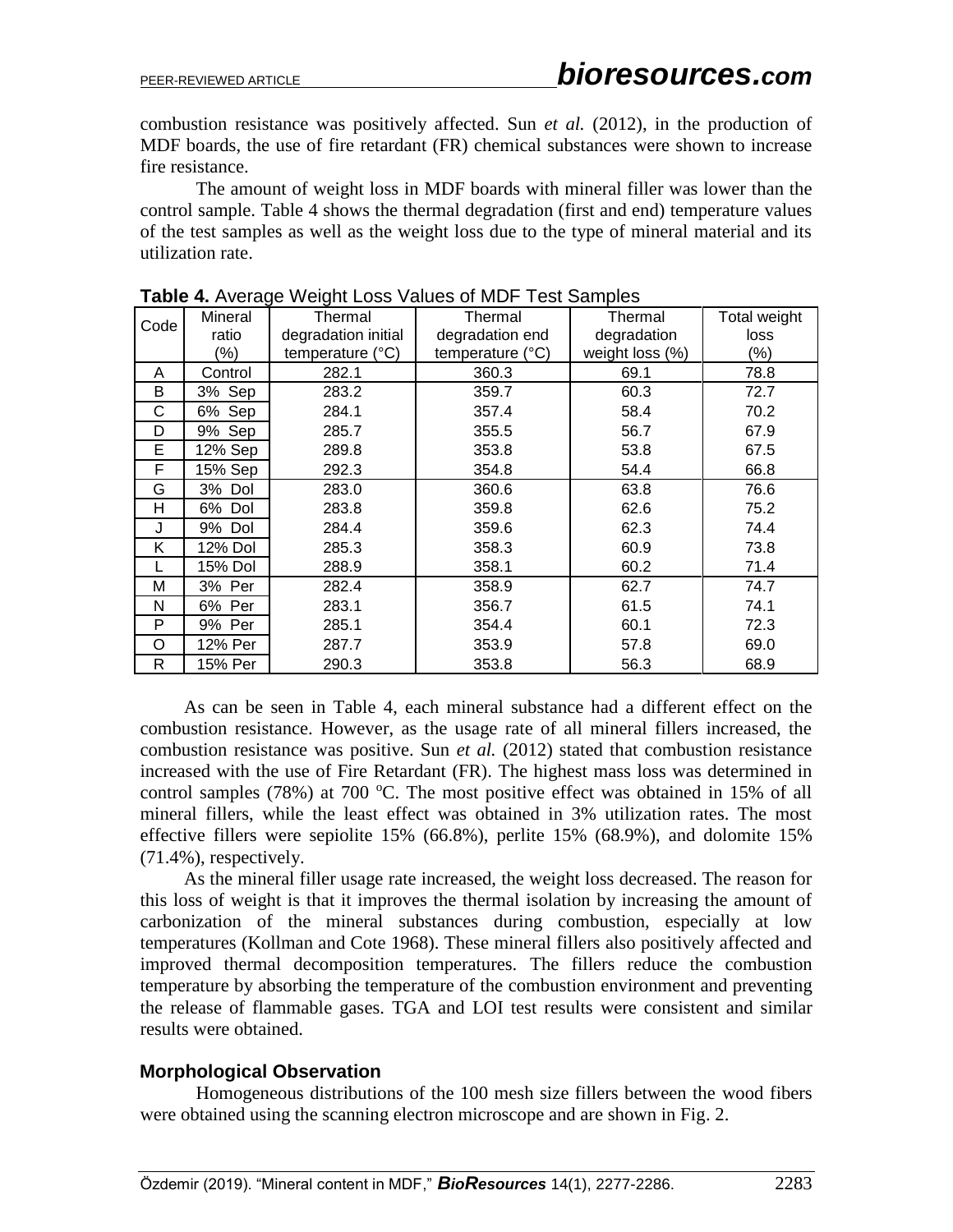# PEER-REVIEWED ARTICLE *bioresources.com*



**Fig. 2.** SEM micrographs of the distribution of sepiolite (a), dolomite (b) and perlite (c) among wood fibers and control (d)

# **CONCLUSIONS**

- 1. The mineral fillers had a negative effect on the mechanical properties of the boards such as modulus of rupture (MOR), modulus of elasticity (MOE), and internal bond (IB) and increased the negative effect as the utilization rate increased.
- 2. The rate of water absorption and thickness swelling increased significantly as the mineral use amount increased. The maximum thickness swelling ratio for 2 and 24 h was determined in sepiolite 15% (F group) samples. The water absorption for 2 h was obtained in the sepiolite 15% (F group) samples while the water absorption values for 24 h were determined in the dolomite 15% (L group) samples.
- 3. The mineral fillers had a positive effect on the limit oxygen index (LOI) values. The most positive effect was on the sepiolite 15% (F group) samples. Mineral fillers can be used to increase the combustion resistance of medium density fiberboard.
- 4. TGA results revealed that mineral fillers had a positive effect on the combustion resistance. The most effective use rate for all fillers is 15% and the filler is sepiolite.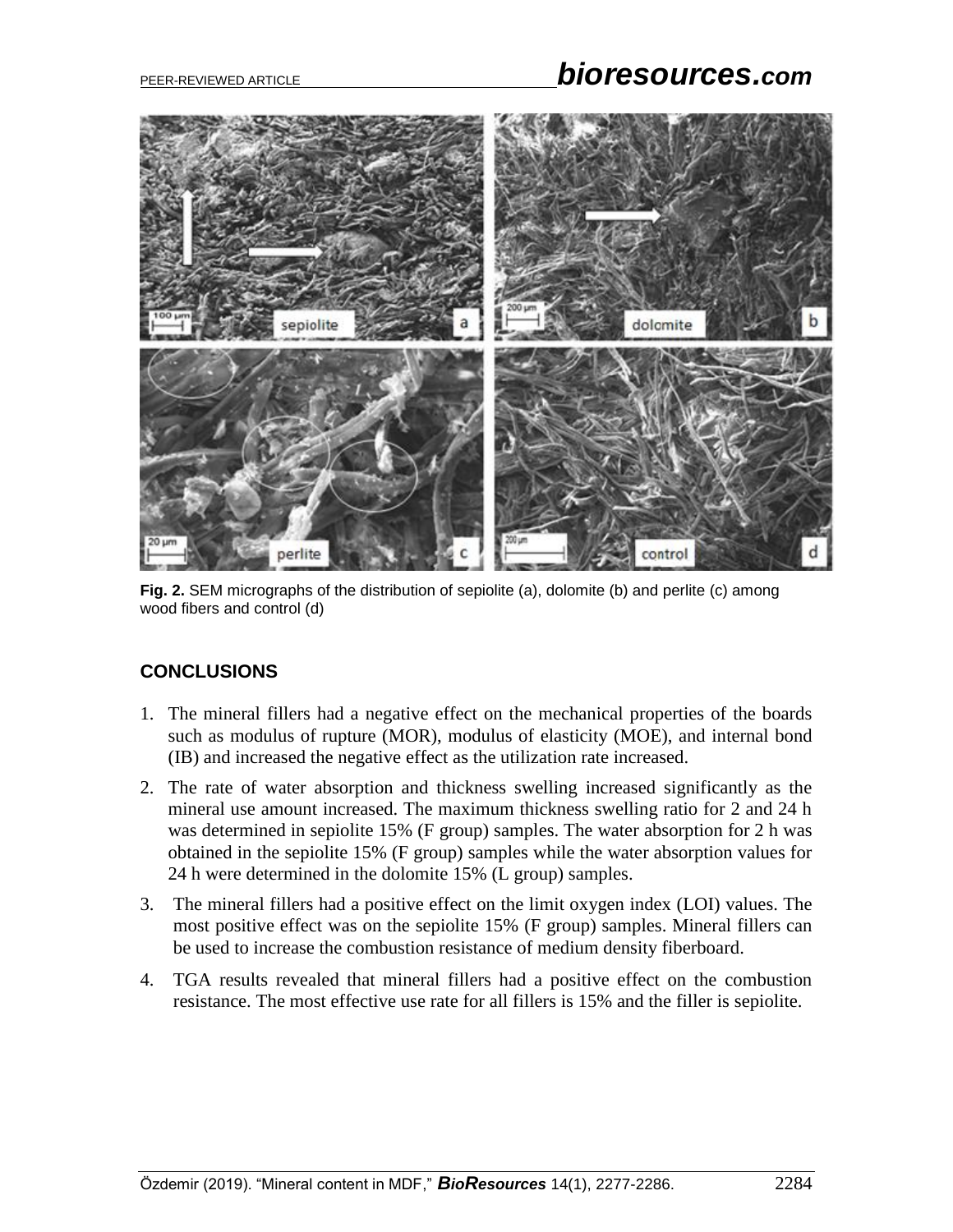# **REFERENCES CITED**

- Adesakin, A. O., Ajavi, O. O., Imosili, P. E., Attahdaniel, B. E., and Olusunle, S. O. (2013). "Characterization and evaluation of mechanical properties of dolomite as filler in polyester," *Chemistry and Materials Research* 3(8), 36-40.
- Alvarez, A, (1984). "Sepiolite: Properties and uses," in: *Palygorskite-Sepiolite. Occurrences, Genesis and Uses, Developments in Sedimentology, 37*<sup>th</sup> Ed., A. Singer and E. Galan (eds.), Elsevier, Amsterdam, pp. 253-287.
- ASTM D 2863 (2006). "Standard test method for measuring the minimum oxygen concentration to support candle-like combustion of plastics," ASTM Internatıonal, United States.
- Ayrılmış, N., Güleç, T., Peşman, E., and Kaymakcı, A. (2017). "Potential use of cotton dust as filler in the production of thermoplastic composites," *J. Compos. Mater.* 51(30), 4147-4155. DOI: 10.1177/0021998317698750
- Baysal, E. (1994). "*Effects of Some Physical Properties of Various Boron and WR Compounds Pine Wood,* Master's Thesis, Karadeniz Technical University, Institute of Science, Trabzon, Turkey.
- EN 310 (1999). "Wood-based panels. Determination of modulus elasticity in bending and of bending strength," European Standards, Brussels, Belgium.
- EN 317 (1999). "Particleboards and fiberboards. Determination of swelling in thickness after immersion in water," European Standards, Brussels, Belgium.
- EN 319 (1999). "Particleboards and fiberboards. Determination of tensile strength perpendicular to the plane of the board," European Standards, Brussels, Belgium.
- EN 622-5 (2006). "Fibreboards. Specifications. Requirements for dry process boards (MDF)," European Standards, Brussels, Belgium.
- Holmes, C. A., (1974). *Improvement by Fire Retardant Treatments,* American Wood Preserves Association, Washington, D.C.
- Horrocks, A. R., and Price, D. (2001). *Fire Retardant Materials,* CRC Press, Boca Raton, FL, USA.
- Kamke, A. F., and Zylkowoski, S. C. (1989). "Effects of wood-based panel characteristics on thermal conductivity," *Forest Prod. J.* 39(5), 39-24.
- Kollman, F. F. P., and Cote, W. A. (1968). *Principles of Wood Science and Technology I: Solid Wood*, Springer-Verlag, Berlin.
- Kozlowski, R., Mieleniak, B., Helwig, M., Przepiera, A., (1999). "Flame resistant lignocellulosic-mineral composite particleboards," *Polym. Degred. Stabil,* 64, 523- 528. [DOI: 10.1016/S0141-3910\(98\)00145-1](https://doi.org/10.1016/S0141-3910(98)00145-1)
- Özdemir, F., and Tutus, A. (2013). "Effects of fire retardants on the combustion behavior of high-density fiberboard," *BioResources* 8(2), 1665-1674. DOI: 10.15376/bores.8.2.1665-1674.
- Sabah, E., and Çelik, M. S. (1999). "Sepiolite properties and uses," in: *Industrial Raw Materials Symposium*, Izmir, Turkey.
- Sabah, E., Sağlam, H., Kara, M., and Çelik, M. S. (1997). "Uptake of cationic surfactants by clay absorbent: Sepiolite," in: *Southern Hemisphere Meeting on Mineral Technology,* Buenos Aires, Argentina, pp. 277-280.